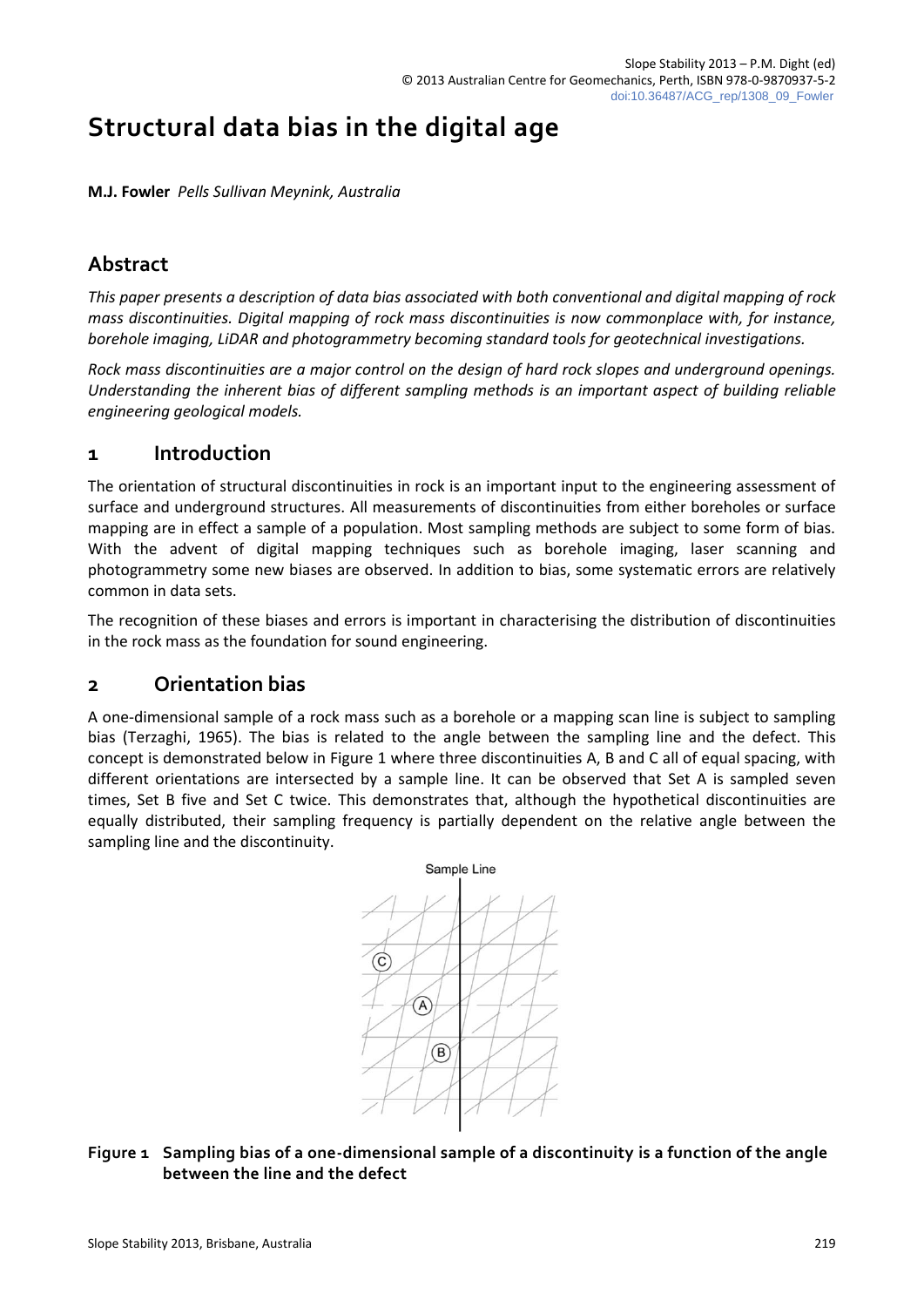This effect was quantified by Terzaghi (1965) in her method provided for weighting of observations depending on the angle between the discontinuity and the sample line as described below:

$$
N_{90} = N_{\alpha}/\sin \alpha \tag{1}
$$

Where:

- $N<sub>on</sub>$  = equivalent number of discontinuities if intersected at 90° joint.
- $N_{\alpha}$  = number of intersected discontinuities.
- $\alpha$  = the angle between the sample and the discontinuity.

The effect of this weighting is shown below for a bore hole dipping to the west at 45°.



**Figure 2 Terzaghi correction factor 'α' for a drill hole dipping at 45° to the west**

A demonstration of the Terzaghi correction is presented below in Figure 3. Two contoured stereographic projections of the same data are presented, the one on the left is uncorrected and the one on the right has the Terzaghi correction applied. The data is collected from horizontal scan lines. In this instance the blind zone is located in the centre of the stereograph indicated by the red dashed circle. The application of the Terzaghi correction amplifies the set within the blind zone significantly and subtly reduces the concentration of the other observations. The sense of this change is logical. The magnitude is discussed below.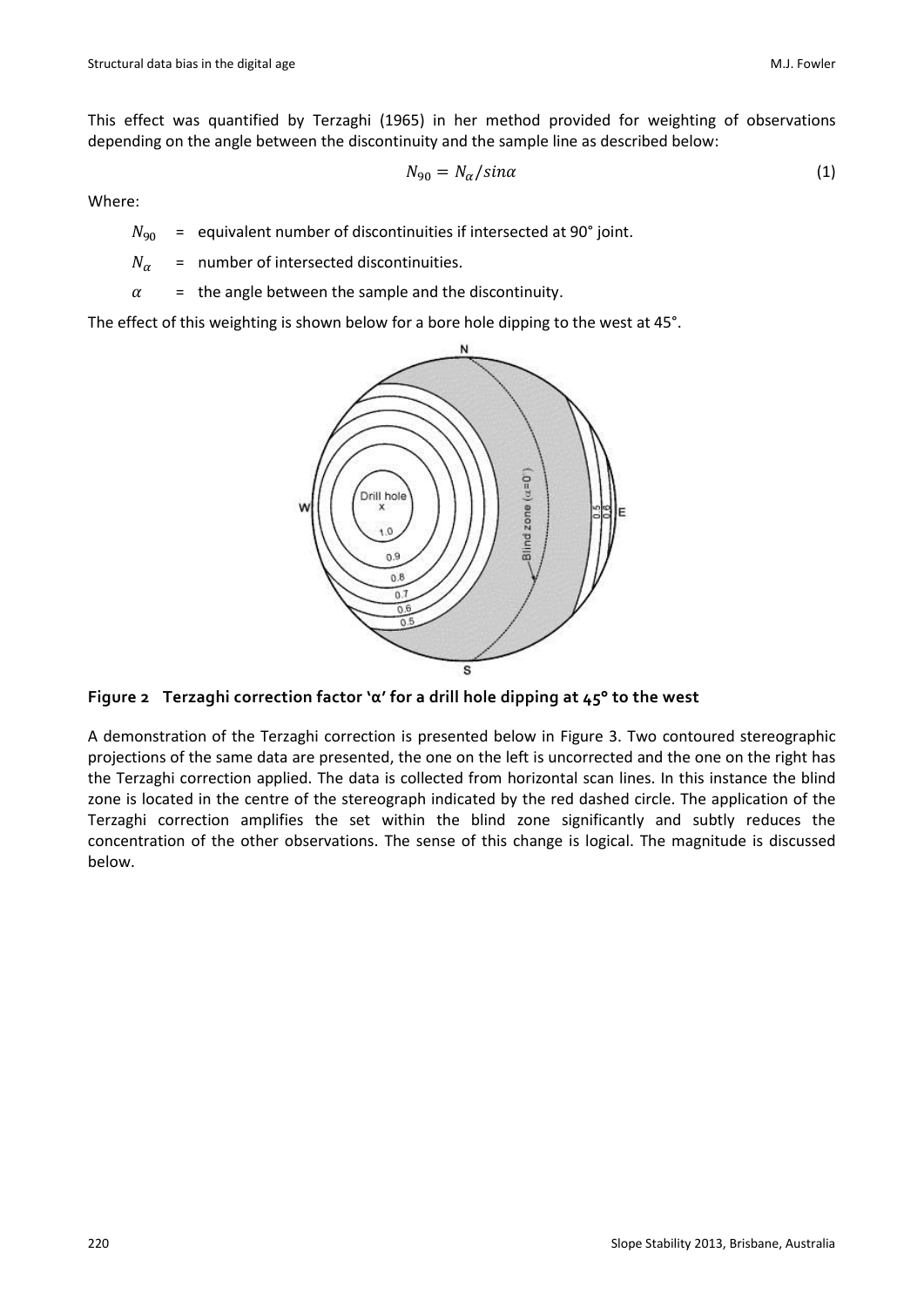

#### **Figure 3 Application of the Terzaghi correction to a mapping horizontal scan lines. The left is uncorrected, right is corrected. The red dashed circle approximates the blind zone (after Rocscience, 2006)**

Terzaghi acknowledges that in some cases the remediation offered by the technique in the 'blind zone', that is, near or at  $α =$  zero, may not be that useful. This is because in theory the correction tends to infinity as zero is approached and hence may result in unrealistic high weighting. In addition, sampling issues arise, for example; a discontinuity may be missed altogether in the blind zone and therefore cannot be corrected at all or alternatively if a discontinuity is encountered in this zone it may be a random defect as opposed to a member of a persistent set. Either case may lead to a gross misinterpretation of reality.

It is common practice to apply a cut off to the blind zone at say 15° which limits the weighting. This adds further manipulation to data in the blind zone. Unfortunately all these complications occur precisely where the practitioner is most in the dark.

Probably the most useful observation for the practitioner is not the attempt to quantify the bias but rather its identification. Laing (2005) presents a useful summary of location of notional blind zones associated with various data collection scenarios as presented in Figure 3.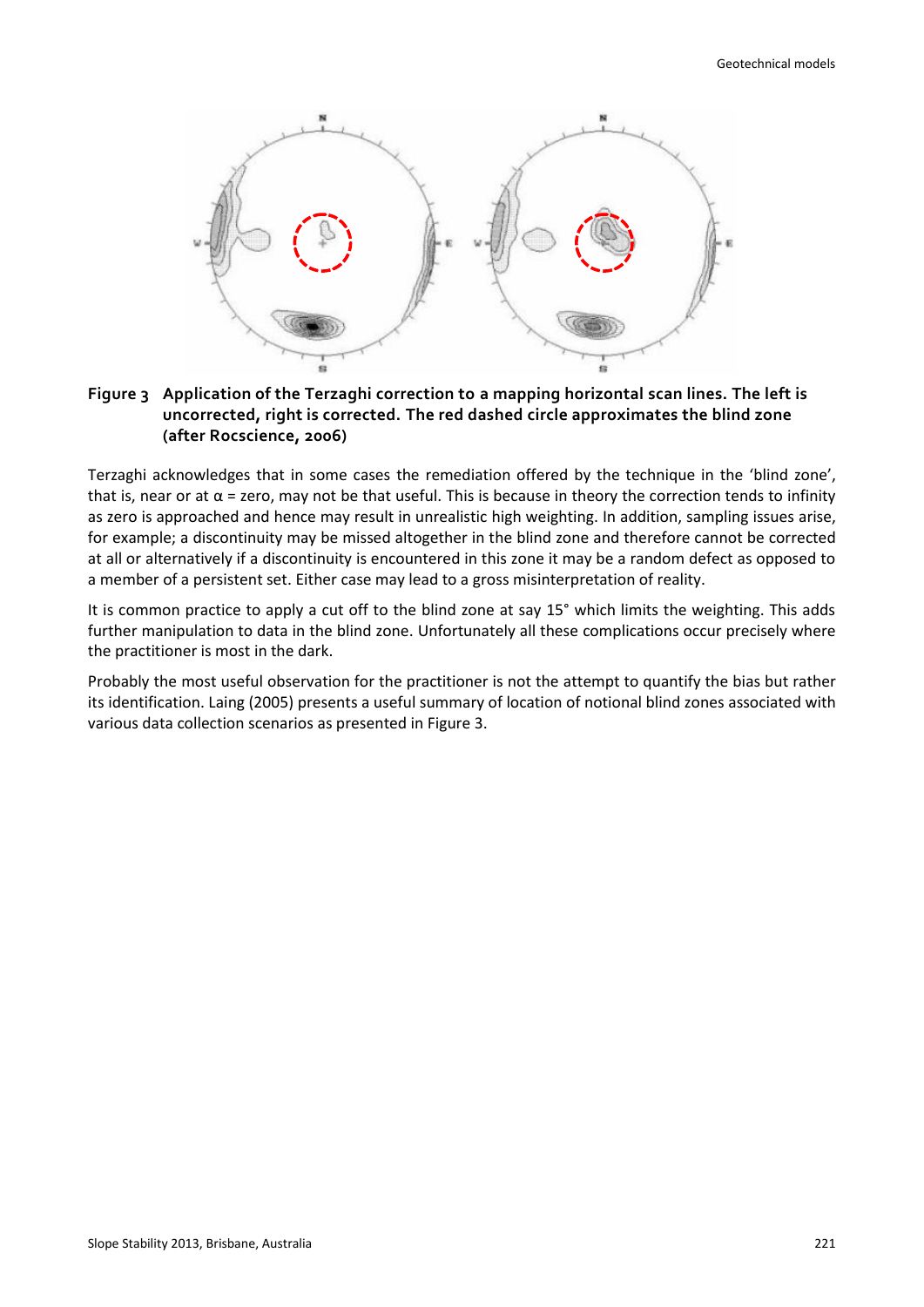

#### **Figure 4 Blind zones for conventional borehole and mapping (after Laing, 2005)**

Figure 4 presents three groups of data collection scenario; boreholes, surface mapping and underground mapping. For each scenario, a simplified stereograph is presented where the blind zone is approximated by a light grey shape. Three borehole scenarios are presented. The first is a single borehole drilled to the west with a crescent shape blind zone shown in the east. The second represents two boreholes one drilled to the west and the other to the east, resulting in two small north and south crescent shaped blind zones. The third represents a three-dimensional array of boreholes with no blind zones.

The second group of scenarios relate to surface mapping. The first case represents mapping on a flat surface. Such a surface is blind to horizontal orientations and hence a blind zone is indicated as a central grey circle. When the mapping surface is inclined the grey circle moves. The concept is sufficiently demonstrated and should enable the reader to work through the third group of underground cases.

These simple figures and the learning from this concept provide a very useful basis by which to assess the location of blind zones for any conventional scenario.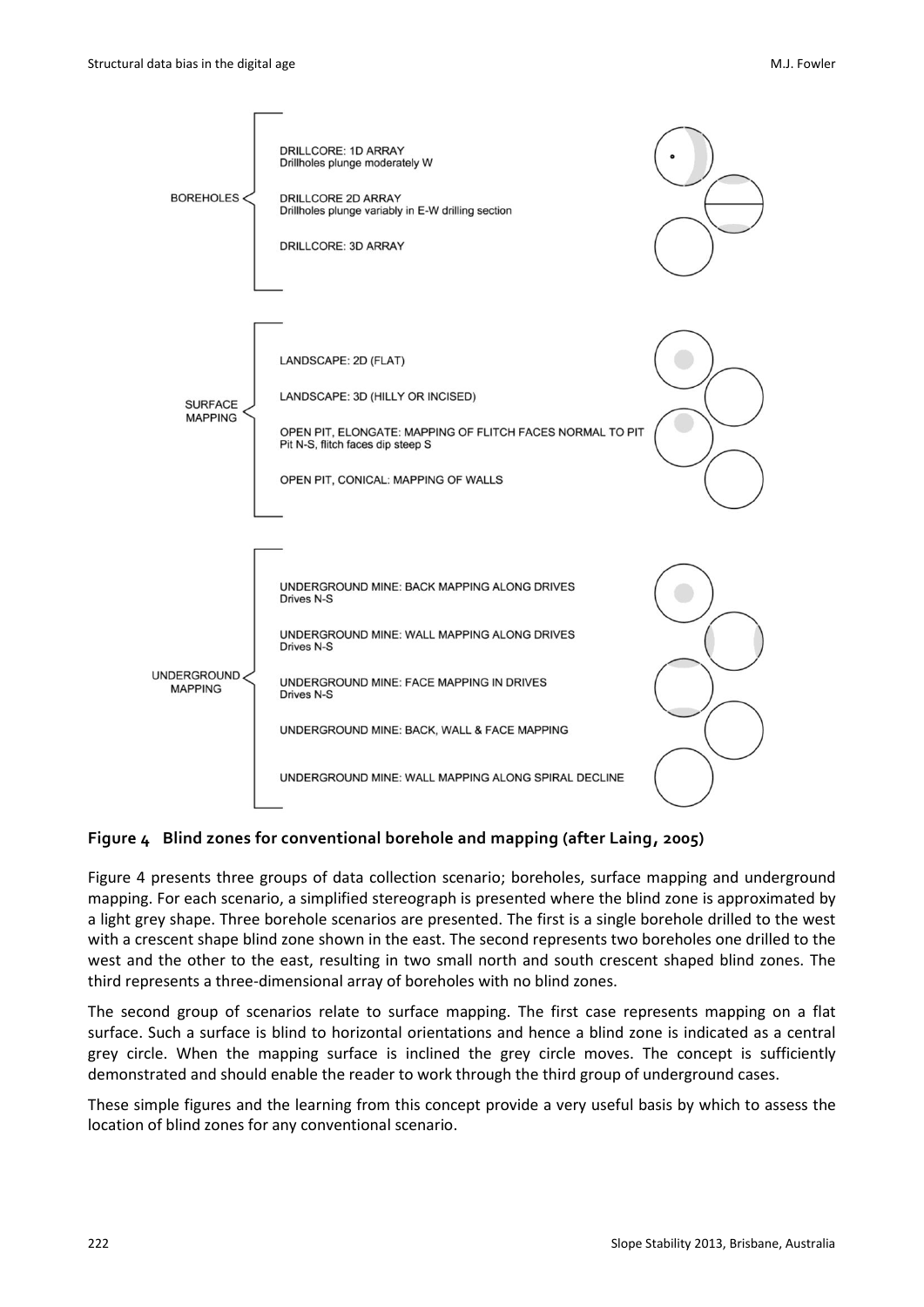# **3 Bias and errors associated with core orientation methods**

In addition to the blind zones, errors associated with core orientation are well documented. Sullivan et al. (1992) provides a summary of problems associated with the core orientation including the spear, clay imprint and Craelius methods. In addition to blind zones the following issues are noted:

- Errors in procedures, poor repeatability, isolated orientation runs preventing cross checking.
- Lack of continuity data, resulting in the inability to screen very short discontinuities which would otherwise be ignored from longer important discontinuities.

In the 20 years since this publication, core orientation technology has improved significantly and reduced much of the error. The inability to screen noisy small discontinuities from the larger defects is still present as demonstrated in Figure 5 which presents a stereograph with poles from boreholes plunging to the east. The pattern of defects appears as an amorphous 'shotgun' around the plunge of the drill holes. A clear crescent shaped blind zone is observed in the west. Interestingly there is a subtle borehole-normal blind zone. A similar effect is described in Section 4.





### **4 Bias associated with digital methods**

The advent of digital mapping of discontinuities is a step change for rock mechanics with significant advantages. The two primary methods employed in practice are borehole imaging and digital surface mapping via either laser scanning or photogrammetry.

Borehole imaging is a geophysical logging technique involving a downhole image capture of the internal circumference of the borehole wall. This image is mapped for discontinuities by fitting a sine wave to the feature on the unmapped image and then calculations are made to orient in real space. An example of the borehole imaging is presented Figure 6. The advantages of the technique for rock mechanics purposes are significant and are described elsewhere (Weir, 2012).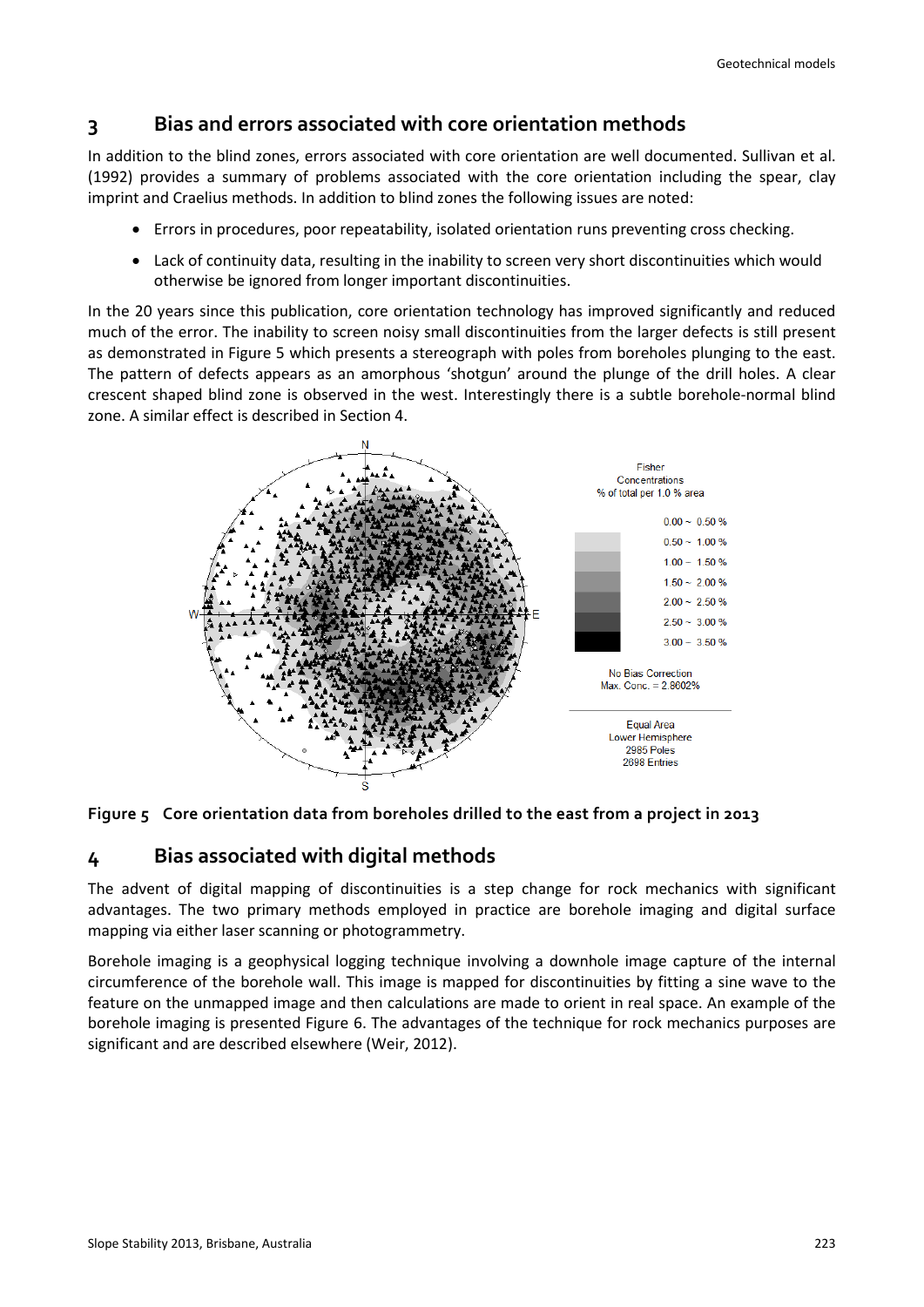

**Figure 6 Example of acoustic televiewer borehole image described from left to right, three unwrapped pseudo images of the borehole wall with sine wave in pink and blue (second image), followed by a tadpole plot and stereonet indicating the orientation of the discontinuities and on the right a picture of the core for the same interval (after Weir, 2012)**

All sampling methods are subject to some form of bias. In the case of borehole imaging one such bias is the under-representation of discontinuities normal to the axis of the borehole as shown in Figure 7. The conventional blind spot associated with one-dimensional sampling is still present as shown by the grey crescent in Figure 7(a). The mapping of discontinuities involves assigning a sine wave to the unwrapped borehole image. Large sine waves are far more obvious than 'flat' sign waves to the extent that depending on the thickness of the defects and the magnification of the vertical scale used to view the image, 'flat' defects can be under represented, Figure 7(b). This results in another blind spot normal to the core axis as indicated by the small grey circle in Figure 7(c).







a) Conventional 1D blind spot

b) Unwrapped borehole image. Flat sine waves less obvious

c) Borehole imaging blind spot

**Figure 7 (a) Theoretical one-dimension sampling results with a blind spot indicated by the light grey crescent; (b) 'flat' sine waves are more often missed during mapping of the unwrapped borehole images; and (c) this results in an additional blind spot perpendicular to the core axis indicated by the light grey dot**

Digital surface mapping comprises the use of technologies such as laser scanning and photogrammetry to build high precision digital terrain models (DTM) of rock exposures. Once a DTM is created, the surface can be mapped by digitising points on the discontinuities and generating a plane of best fit. An example of photogrammetry model is presented in Figure 8. The presents a photogrammetry model of benched open pit slope with numerous coloured discs representing discontinuities that have been mapped.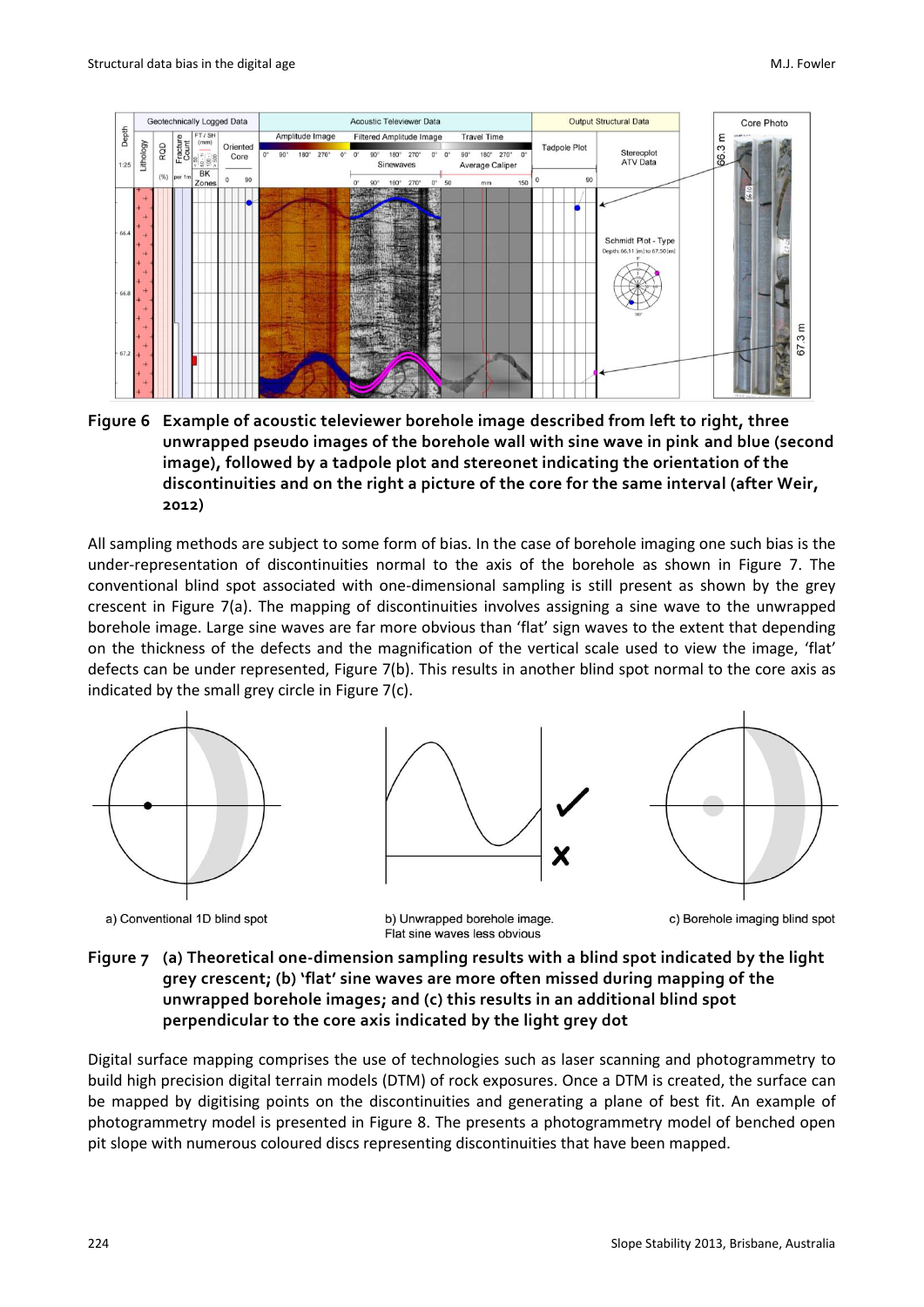

**Figure 8 Photogrammetry model of an open pit face. The discs indicate discontinuities that have been mapped to the surface**

In the same way that a bias results from the borehole imaging methodology, so does the process of digital mapping introduce bias. There is an inherent preference to map defects that are sub parallel to the face, because these are the facets of the DTM that are best digitised. Discontinuities that are normal to the face are least sampled. Figure 9 demonstrates this concept; 9(a) presents the conventional two-dimensional blind spot; 9(b) presents the biased mapping of slope parallel defects; 9(c) represents additional steep east and west located blind spot.

This issue is not universal, it is most pronounced when the rock surfaces are smooth blasted producing planar faces and defects generally shorter than bench height. It is much less a problem when faces are irregular and multifaceted and defects are long.



**Figure 9 (a) Theoretical two-dimension sampling results in a blind spot indicated by the light grey dot; (b) during mapping of DTMs it is more common to be able to obtain orientations from defects sub parallel to the face compared with defects normal to the face; and (c) this results in an additional blind spot normal to the face**

This is not an extensive list of biases for digital surface mapping. For example Lato et al. (2010) present bias corrections for the incident angle of a scanning laser.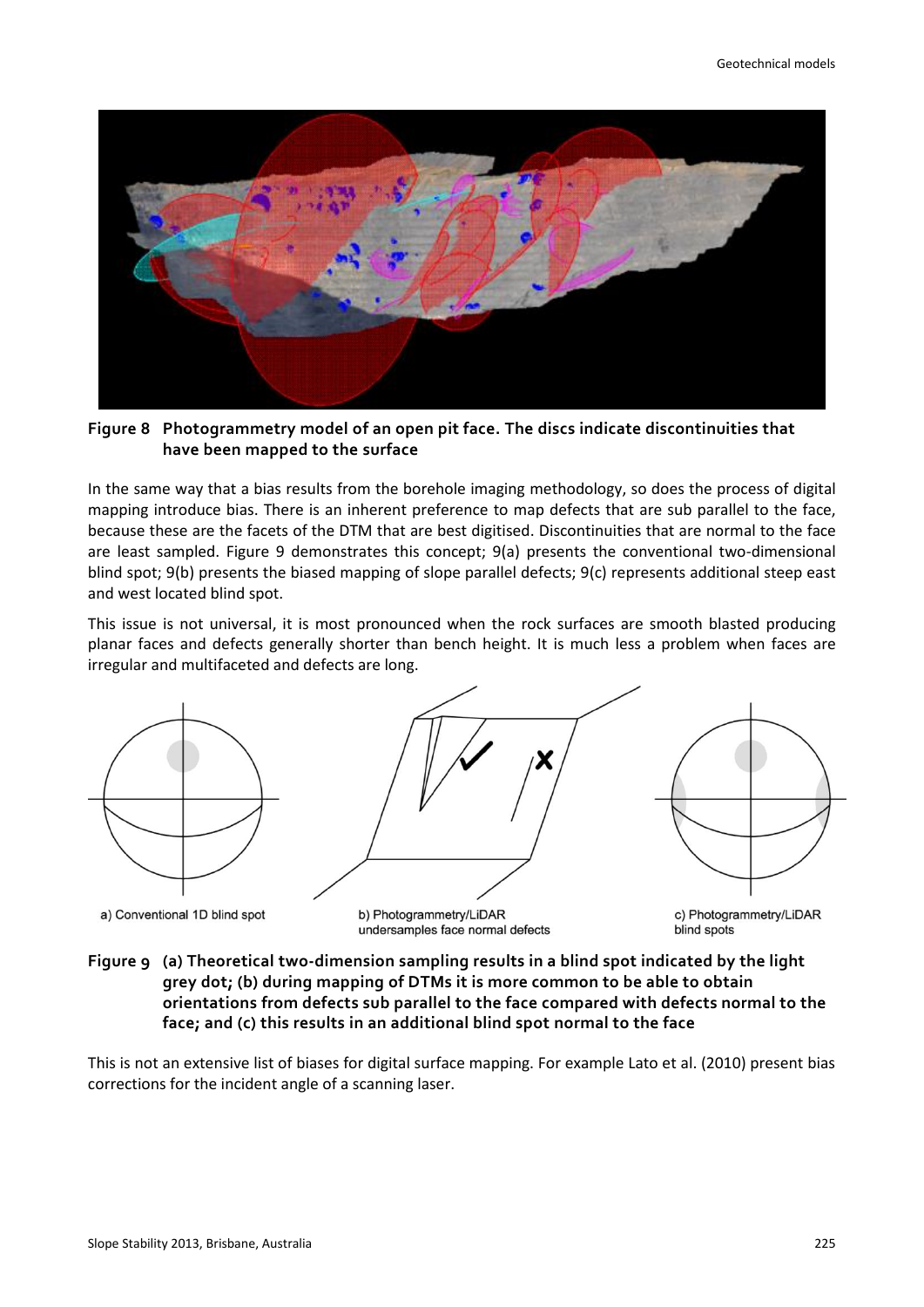## **5 Conclusions**

All sampling methods result in some type of bias. Whilst new technologists such as borehole imaging and digital mapping provide significant advantages over analogue technique they too result in their own data bias.

The author recommends the following approach with respect to data bias:

- Review Figure 4 and establish the conventional blind zone.
- Assess the potential for data bias associated with the method and procedure of data acquisition including those associated with new technologies.
- Present stereographic projections indicating the orientation of the borehole or traverses and the location of blind zones.
- Avoid mixing data from different sources.
- Caution should be used when applying corrections including that of Terzaghi, owing to the inherent issues associate with the correction and the fact that is it does not address biases associated with data processing methods.

# **Acknowledgment**

The author thanks Robert Bertuzzi for reviewing this paper.

# **References**

Laing, W. (2005) The data Gap in Geology and Its Implication For Resource Estimation, Australian Institute of Geoscientists, Bulletin 42, pp. 37–53.

- [La](http://link.springer.com/search?facet-author=%22Matthew+J.+Lato%22)to M.J., [Diederichs,](http://link.springer.com/search?facet-author=%22Mark+S.+Diederichs%22) M.S. and [Hutchinson,](http://link.springer.com/search?facet-author=%22D.+Jean+Hutchinson%22) D.J. (2010) Bias Correction for View-limited Lidar Scanning of Rock Outcrops for Structural Characterization, [Rock Mechanics and Rock Engineering,](http://link.springer.com/journal/603) Springer, Vol. 43, [Issue 5,](http://link.springer.com/journal/603/43/5/page/1) September 2010, pp. 615–628. RocScience (2006) Dips 6.0 Structural data processing software, Toronto[, http://www.rocscience.com/products/1/Dips.](http://www.rocscience.com/products/1/Dips)
- Sullivan, T.D., Duran, A. and Eggers, M.J. (1992) The Use and Abuse of Oriented Core in Open Pit Mine Design, Third Large Open Pit Mining Conference, 30 August–3 September 1992, Mackay, Australia, Australasian Institute of Mining and Metallurgy, Parkville, pp. 387–395.

Terzaghi, R.D. (1965) Sources of Error in Joint Surveys, Geotechnique, Vol. 15, pp. 287–304.

Weir, F.M. (2012) The Future of Structural Data from Boreholes, in Proceedings 11th Australia - New Zealand Conference on Geomechanics: Ground Engineering in a Changing World, G. Narsilio, A. Arulrajah, and J. Kodikara (eds), 15–18 July 2012, Melbourne, Australia, Australian Geomechanical Society and New Zealand Geotechnical Society.